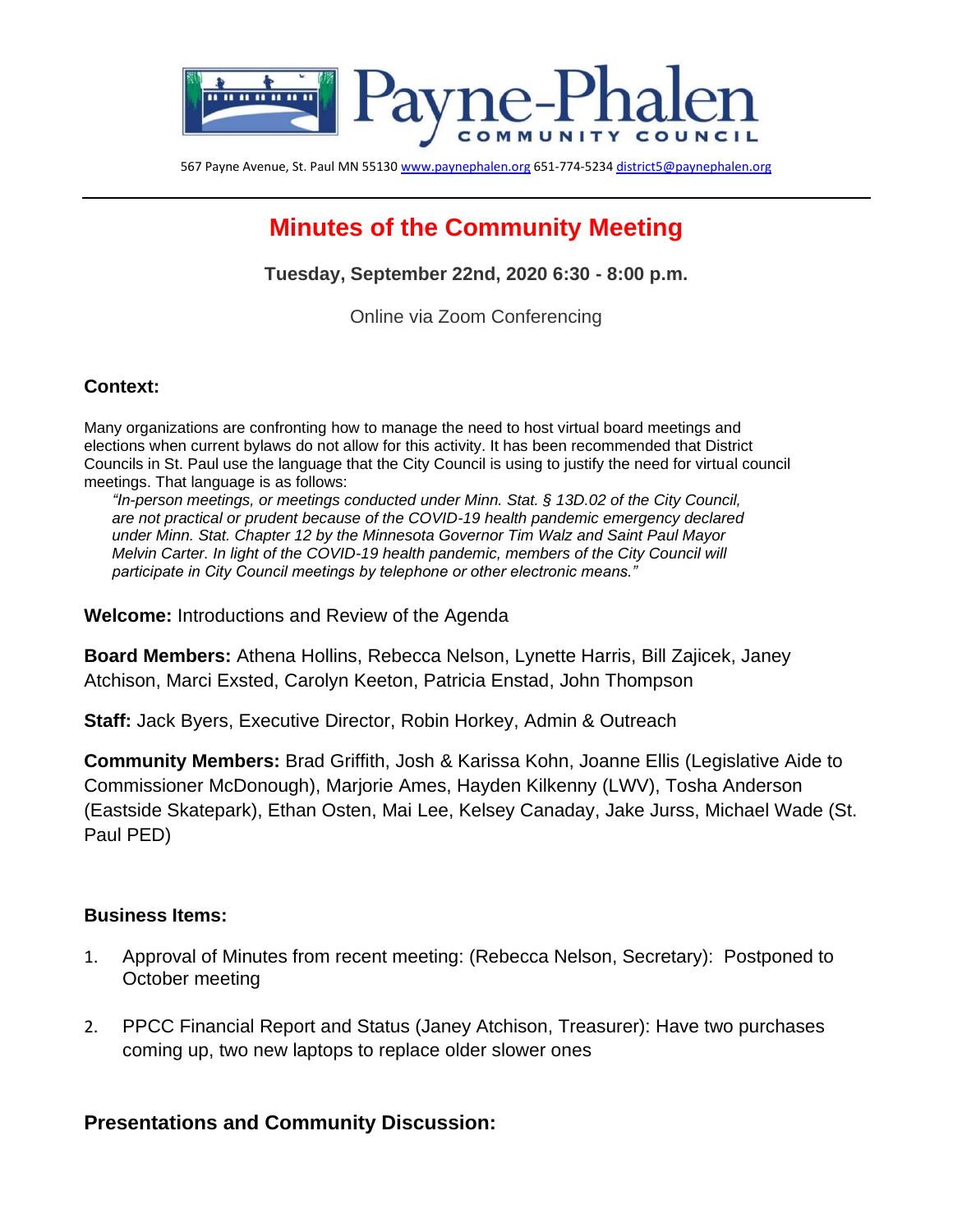3. Vote 2020 – Information on registration, voting options, requirements, and timelines: Hayden Kilkenny, St Paul Chapter of the League of Women Voters.

You can find out how to register, request absentee ballot, track it and check to find your polling place, who is running etc. at their website. They have flyers to get out to the community in many different languages also. You have options on how to vote also, in person now, by mail, or on election day. Make sure you are registered!

4. Proposal for Eastside Skatepark at Payne & York Avenues, Tosha Anderson, Eastside Skatepark Taskforce.

Looking to make the North East Corner of the parking lot into a "destination" skatepark. Working to get funding from the city and support to do this. Will be larger scale, multi-functional with BBQ pits, community gardens, gazebo, farmer's market etc. Has easy access with transportation (bus stop right in front). Looking to involve Indigenous Roots for artists and Urban Roots for the Community Gardens. One of the finalists for the 2020-2021 Capital Improvement Project. Motion to write letter in support of/in favor of the Eastside Skatepark passed.

5. Study to update the definition of "Family" in the Zoning Code, Michael Wade, City of St Paul, Planning and Economic Development Dept.

The function of this term is to determine the maximum number of occupants allowed to live in any dwelling unit based on relatedness. Needs to be updated to allow for the many different types of "family" that live together not necessarily blood related. Intent is to figure out a better policy especially for larger families and families of color for whom this is discriminatory against. And to allow for more density. Intent of the change is to make it less discriminatory. Link provided for feedback and updates to city

6. Encampments at Lake Phalen: Updates, information sharing.

There is a definite rise in unsheltered population, many city and county groups are working on this. Bill brings up the fact that there is a new encampment at English and Arlington. Who authorized this? And there is a need to provide for water, sanitation etc. Motion is made to hold a meeting with city, county, stakeholders, and community to find out more about encampments by Athena, seconded by Lynette and motion passed.

## **Wrap-up, announcements and other business:**

7. Please make sure you've completed the 2020 Census. Everyone counts!